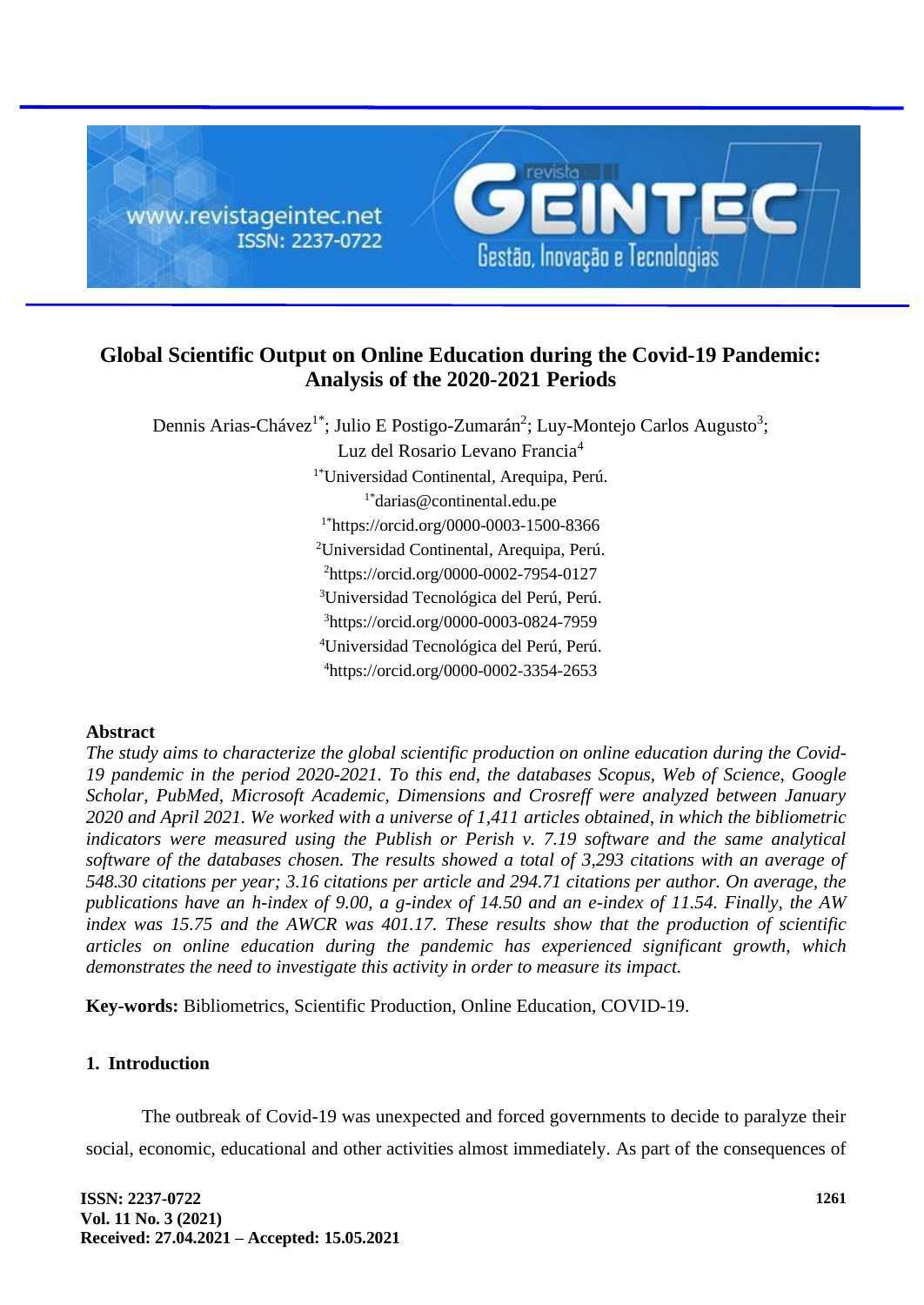the quarantine measures, thousands of schools were closed indefinitely in March 2020. Others, such as universities, were forced to migrate from face-to-face to virtual in a short time (Gil-Vila et al., 2020; Tejedor et al., 2020). In this context, technology (in particular online work) took an important role in the development of educational activities drastically influencing learning environments. Online learning emerged in the late 1990s and was coined by this name in 2001 by the European Commission in its Official Journal. Although the transition to online learning was unexpected and rapid due to Covid-19, it took place in the midst of a broader ICT transformation process in educational systems that already had decades of experience in this modality (Selwyn 2012).

This modality positioned itself as the only way to make learning processes accessible, open and flexible at all levels (Harasim, 2000). Its use is justified by three situations. First, due to territorial dispersion; second, due to the need to educate large groups of students; and third, due to the need to continue teaching processes in exceptional situations, such as in cases of pandemics (Careaga-Butter et al., 2020). In the case of teachers, the pandemic prompted them to abandon traditional teaching methods to migrate to online teaching in a matter of weeks (Gülbahar and Adnan, 2020), leading to the emergence of various pedagogical models that make possible greater and faster communication and collaboration between students and teachers (Bozkurt et al., 2015).

Given this situation, the challenges faced by teachers (and students) go through adapting to online teaching and maintaining at least a minimum of communication with students in order to support learning and the development of their autonomy. However, the extent to which teachers have or will master these challenges is unknown. Extensive school closures occurred during an era that, in general, has been marked by the rapid transformation of technological innovations and digitization, especially in educational contexts (McFarlane 2019; Vilaverde, 2020).

While teachers can learn from reports on good practices for distance learning and, by extension, online learning, the school remains the mandatory environment for student learning with teachers responsible for providing structured learning opportunities (Lipowsky, 2015). Schools must evolve their concepts toward blended learning, i.e., a strategic combination of school presence and structured approaches to student learning at home.

Bibliometric analysis is an indispensable statistical tool for mapping the state of the art in a given area of scientific knowledge and identifying essential information for various purposes, such as prospecting research opportunities and testing scientific research (de Oliveira et al., 2019; Davis & Gonzalez, 2003; Gomez et al., 2012). It is, therefore, interesting to delve into the contents of the research itself and also to know other attributes of the contributions in the field of online education, such as the scientometric indexes of the publications, the most cited articles according to the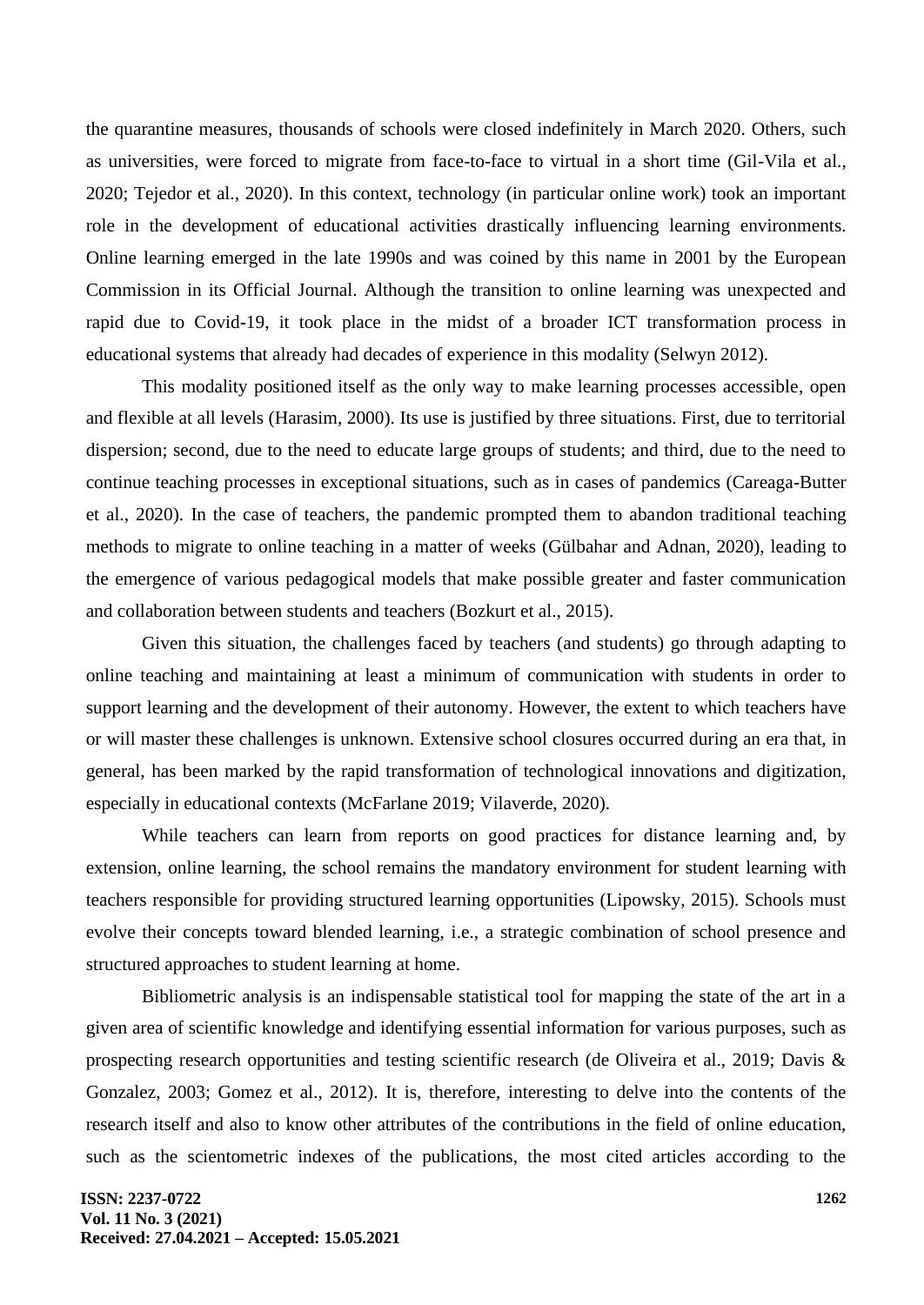databases in which they are indexed, the most cited authors, the journals that present the largest number of publications on the subject, the type of research that is most published and the countries with the largest production on the subject. Therefore, the aim of the present study is to characterize the global scientific production on online education during the Covid-19 pandemic in the period 2020-2021. For this purpose, the databases Scopus, Web of Science, Google Scholar, PubMed, Microsoft Academic, Dimensions and Crosreff were analyzed between January 2020 and April 2021. This objective will be answered throughout the article, trying to give an overview of the progress of scientific production to those researchers who wish to direct their studies to online education.

#### **2. Materials and Methods**

A descriptive-retrospective bibliometric study was conducted on global scientific production, dealing with research on online education in Covid-19 times in the period from January 2020 to April 2021 (April 20). The variables studied were total number of articles, citations, average number of citations per year, per article, per author, per author per year, per author and per article; also analyzed were the h index, g index, contemporary h index (hc), individual h index (hI), normalized hI index, AWCR index, e index, number of authors, most cited articles and annual distribution of articles, as well as the type of publication, country of origin, journal with most publications and the ten authors with the highest number of citations for each base chosen (Arias-Chávez et al. , 2019a; 2019b). In the case of the Web of Science database, only metrics related to the total number of articles, citations, average number of citations per year, average number of citations per article and h-index were considered. In the case of PubMed and Dimensions, articles, authors, countries, journals and types of publication were considered.

In the case of the Scopus, Web of Science, Google Scholar, PubMed, Microsoft Academic and Crosreff databases, bibliometric indicators were calculated using the Publish or Perish v. 7.19 software. The analytical software of the chosen databases was also used in addition to Dimensions, PubMed and PubRe Miner. For the searches, the terms TI=(ONLINE\* AND TEACHING \* AND COVID \* AND 19) were used, which had to appear in the title of the research.

The results were reviewed individually, forming a final universe of 1,411 results related to the subject of the study. The data obtained were exported to a database (MS Excel from Microsoft Corp) and then processed and analyzed with the help of the Vos Viewer software. The results are presented in tables and figures in order to clearly show the findings.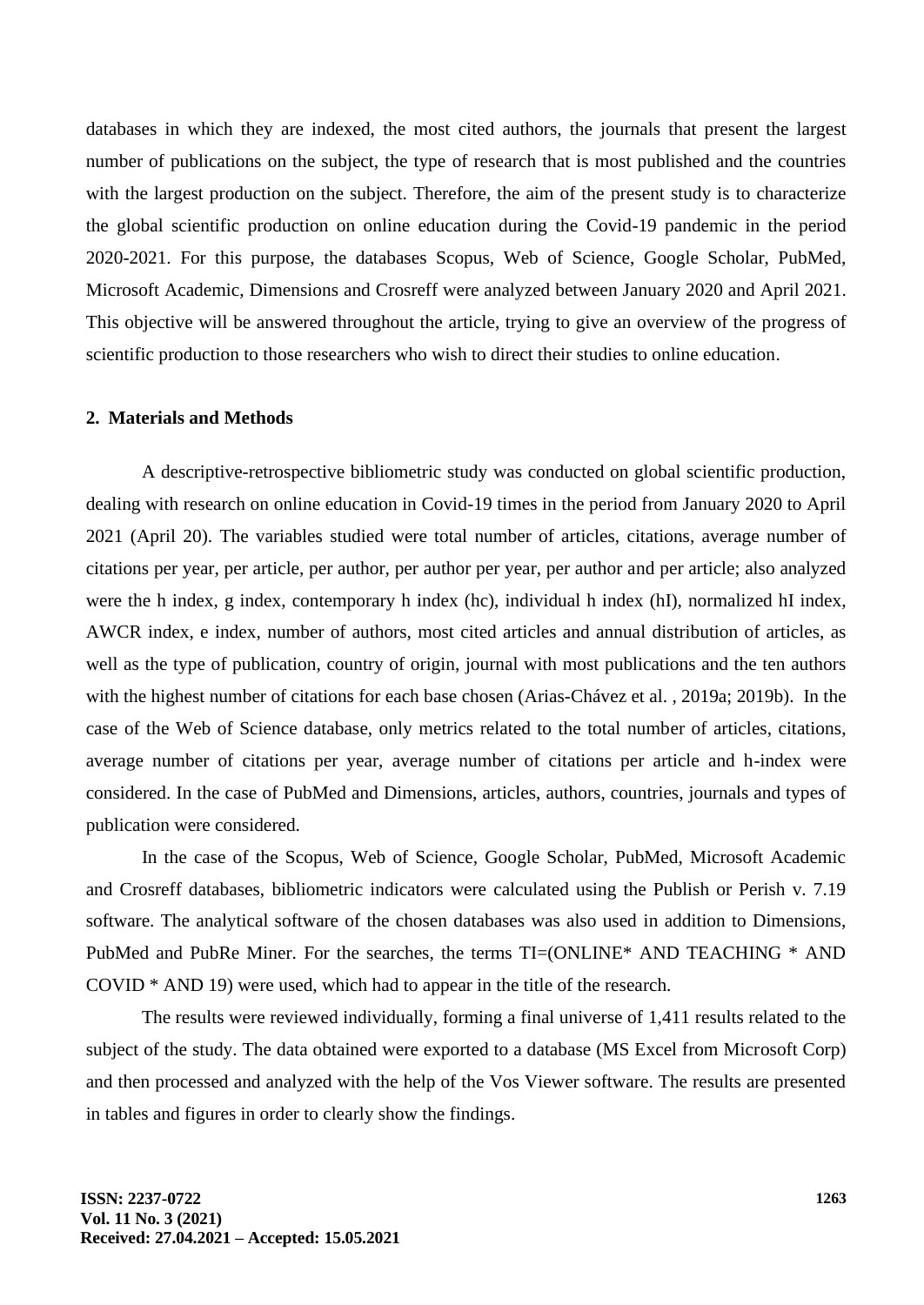#### **3. Results**

The scientometric indices obtained from the analysis of the 1,411 articles can be seen in Table 1. An average of 594 citations, 487; 2 and 553 citations per year, citations per article and citations per author, respectively, were obtained. The publications on average have an h-index of 9.00, a g-index of 23 and an e-index of 19. Finally, the AWCR was 838.

| Table 1 - Scientometric Indicators on Online Education during the Covid-19 Pandemic |                          |                                     |               |               |                 |                   |  |
|-------------------------------------------------------------------------------------|--------------------------|-------------------------------------|---------------|---------------|-----------------|-------------------|--|
| <b>Source</b>                                                                       | Google<br><b>Scholar</b> | <b>Microsoft</b><br><b>Academic</b> | <b>PubMed</b> | <b>Scopus</b> | <b>Crossref</b> | Web of<br>science |  |
| <b>Artícles</b>                                                                     | 500.0                    | 431.0                               | 47.0          | 123.0         | 200.0           | 91.0              |  |
| <b>Cites</b>                                                                        | 2188.0                   | 751.0                               | 0.0           | 297.0         | 120.0           | 194.0             |  |
| <b>Years</b>                                                                        | 1.0                      | 1.0                                 | 1.0           | 1.0           | 1.0             | 1.0               |  |
| <b>Appointments by year</b>                                                         | 2188.0                   | 751.0                               |               | 297.0         | 120.0           | 167.0             |  |
| <b>Appointments Cites by</b><br>articles                                            | 4.4                      | 1.7                                 |               | 2.4           | 0.6             | 2.1               |  |
| <b>Appointments by author</b>                                                       | 1345.1                   | 473.0                               |               | 297.0         | 87.3            |                   |  |
| <b>Articles by author</b>                                                           | 282.0                    | 253.3                               | 20.8          | 123.0         | 119.1           |                   |  |
| <b>Articles by author</b>                                                           | 2.4                      | 2.6                                 | 3.6           | 1.0           | 1.6             |                   |  |
| indice h                                                                            | 18.0                     | 10.0                                |               | 9.0           | 4.0             | 6.0               |  |
| indice g                                                                            | 42.0                     | 26.0                                |               | 14.0          | 10.0            |                   |  |
| indice hc                                                                           | 40.0                     | 20.0                                |               | 17.0          | 8.0             |                   |  |
| indice hi                                                                           | 6.6                      | 3.3                                 |               | 9.0           | 1.8             |                   |  |
| normal h-index                                                                      | 13.0                     | 7.0                                 |               | 9.0           | 3.0             |                   |  |
| <b>AWCR</b>                                                                         | 2183.0                   | 751.0                               |               | 297.0         | 120.0           |                   |  |
| indice e                                                                            | 34.5                     | 21.9                                |               | 9.9           | 8.5             |                   |  |

 $T_{\rm c}$  11.1.1  $-$  Scienters of  $\Gamma$  is  $T_{\rm c}$  in our  $\Omega$  on  $T_{\rm c}$  . Education during the  $C_{\rm c}$  is 1.10  $D_{\rm c}$  and  $\omega$  is

Tables 2, 3, 4, 5, 6 and 7 show the list of the most cited articles published in the chosen databases. Of particular note is the study by Virginia Gewen, a freelance science journalist based in Portland, Oregon. She writes frequently on food security, biodiversity loss and climate change. Her work appears in The Atlantic, Scientific American, bioGraphic, Nature and other journals. The article is entitled Five tips for moving teaching online as COVID-19 takes hold, which has received 50 citations in Scopus, 52 in Crossreff and 46 in Web of Science since its publication on March 24, 2020 in Nature.

Also noteworthy is the article COVID-19 and online teaching in higher education: A case study of Peking University by Wei Bao, senior lecturer at Peking University; published in the journal Article Human Behavior and Emerging Technologies, in April 2020. This publication has 547 citations in Google Scholar, 259 in Dimensions and 244 in Microsoft Academic. Finally, Johannes König, Daniela J. Jäger-Biela and Nina Glutsch published the article entitled Adapting to online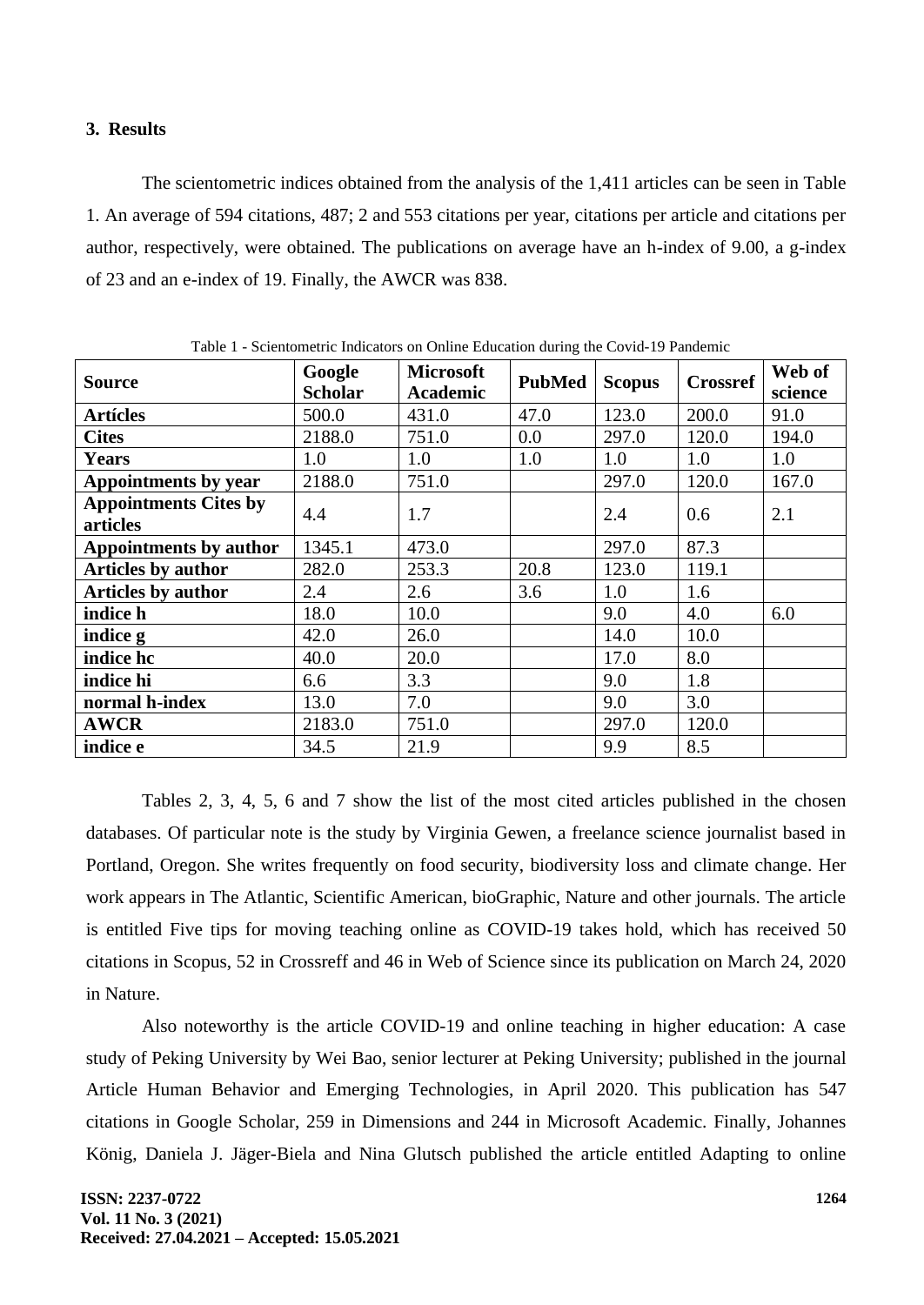teaching during COVID-19 school closure: teacher education and teacher competence effects among early career teachers in Germany, which has 30 citations in Scopus and 24 in Web of Science. The article was published in the European Journal of Teacher Education on August 18, 2020.

| $N^{\circ}$    | <b>Authors</b>                                                                           | <b>Title</b>                                                                                                                                                                | <b>Cites</b> | <b>Type</b> | <b>Source</b>                                  |
|----------------|------------------------------------------------------------------------------------------|-----------------------------------------------------------------------------------------------------------------------------------------------------------------------------|--------------|-------------|------------------------------------------------|
|                | Virginia Gewin                                                                           | Five tips for moving teaching online as<br>COVID-19 takes hold                                                                                                              | 50           | Note        | Nature                                         |
| $\overline{2}$ | Johannes König, Daniela J.<br>Jäger-Biela y Nina Glutsch                                 | Adapting to online teaching during<br>COVID-19 school closure: teacher<br>education and teacher competence effects<br>among early career teachers in Germany                | 30           | Article     | European<br>Journal of<br>Teacher<br>Education |
| 3              | Kaup, Soujanya; Jain, Rashmi;<br>Shivalli, Siddharudha; Pandey,<br>Suresh y Kaup, Soumya | Sustaining academics during COVID-19<br>pandemic: The role of online teaching-<br>learning                                                                                  | 22           | Letter      | Indian Journal of<br>Ophthalmology             |
| 4              | Peter D. MacIntyre, Tammy<br>Gregersen y Sarah Mercer                                    | Language teachers' coping strategies during<br>the Covid-19 conversion to online teaching:<br>Correlations with stress, wellbeing and<br>negative emotions                  | 16           | Article     | Telemedicine<br>And E-Health                   |
| 5              | Ting Zhou, Sufang Huang,<br>Jing Cheng y Yaru Xiao                                       | The distance teaching practice of combined<br>mode of massive open online course micro-<br>video for interns in emergency department<br>during the COVID-19 epidemic period | 16           | Article     | System                                         |

Table 2 - Five Most Cited Articles of the Scientific Production on Online Education during the Covid-19 Pandemic in Scopus

| Table 3 - Five Most Cited Articles of the Scientific Production on Online Education during the Covid-19 Pandemic in Web |
|-------------------------------------------------------------------------------------------------------------------------|
| of Science                                                                                                              |

| $\mathbf{N}^\circ$ | <b>Authors</b>                                                                             | <b>Title</b>                                                                                                                                                                | <b>Cites</b> | <b>Type</b> | <b>Source</b>                         |
|--------------------|--------------------------------------------------------------------------------------------|-----------------------------------------------------------------------------------------------------------------------------------------------------------------------------|--------------|-------------|---------------------------------------|
| 1                  | Gewin, Virginia                                                                            | Five tips for moving teaching online as COVID-<br>19 takes hold                                                                                                             | 46           | <b>Note</b> | Nature reviews<br>drug discovery      |
| 2                  | Koenig, Johannes; Jaeger-<br>Biela, Daniela J.; Glutsch,<br>Nina                           | Adapting to online teaching during COVID-19<br>school closure: teacher education and teacher<br>competence effects among early career teachers<br>in Germany                | 24           | Article     | Acs central<br>science                |
| 3                  | Kaup, Soujanya; Jain,<br>Rashmi; Shivalli,<br>Siddharudha; Pandey,<br>Suresh; Kaup, Soumya | Sustaining academics during COVID-19<br>pandemic: The role of online teaching-learning                                                                                      | 17           | Letter      | Indian Journal<br>of<br>Ophthalmology |
| 4                  | Zhou, Ting; Huang,<br>Sufang; Cheng, Jing; Xiao,<br>Yaru                                   | The Distance Teaching Practice of Combined<br>Mode of Massive Open Online Course Micro-<br>Video for Interns in Emergency Department<br>During the COVID-19 Epidemic Period | 10           | Article     | New England<br>journal of<br>medicine |
| 5                  | MacIntyre, Peter D.;<br>Gregersen, Tammy;<br>Mercer, Sarah                                 | Language teachers' coping strategies during the<br>Covid-19 conversion to online teaching:<br>Correlations with stress, wellbeing and negative<br>emotions                  | 9            | Article     | Lancet                                |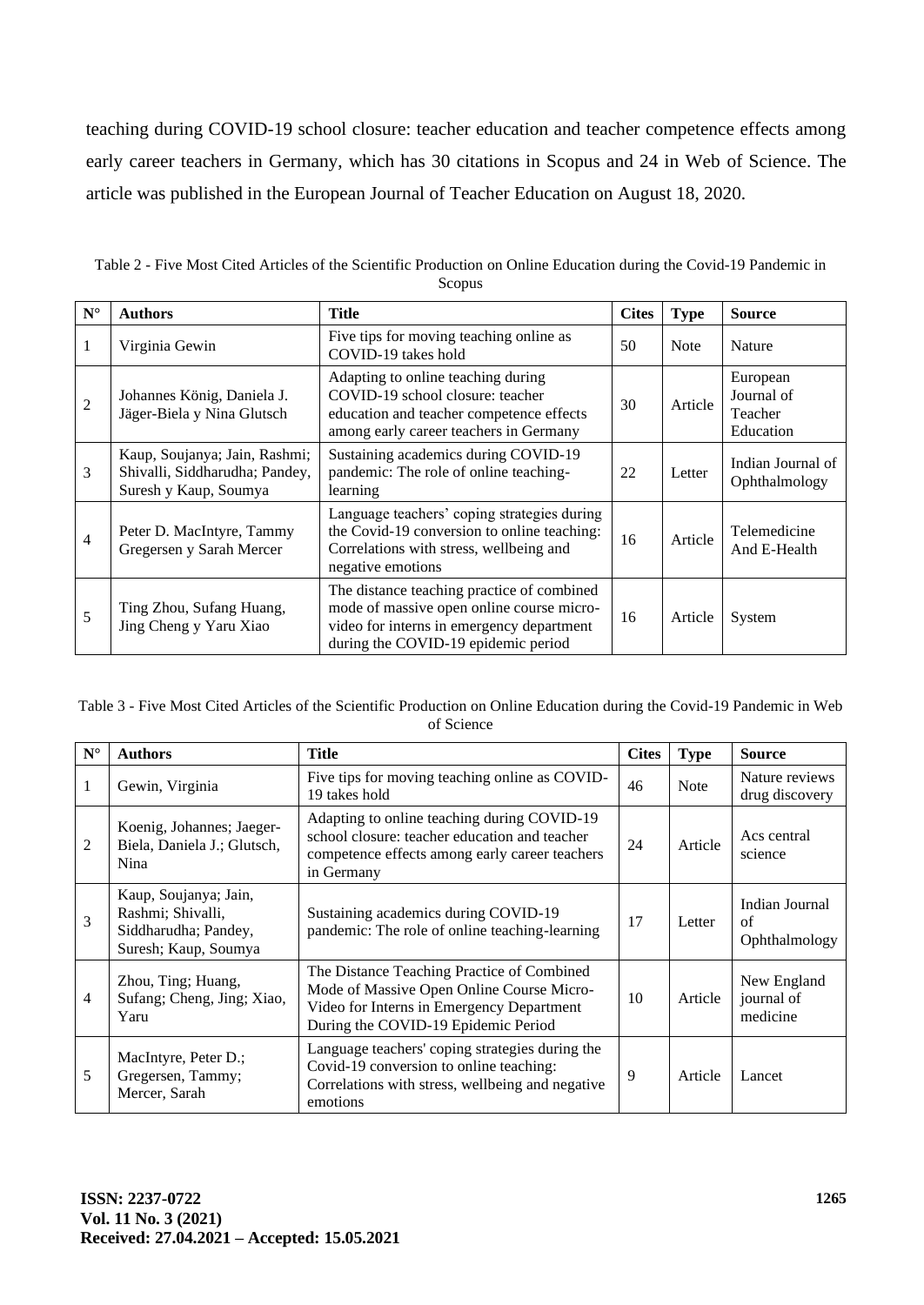| Table 4 - Five Most Cited Articles of the Scientific Production on Online Education during the Covid-19 Pandemic in |
|---------------------------------------------------------------------------------------------------------------------|
| Google Scholar                                                                                                      |

| $\mathbf{N}^\circ$ | <b>Authors</b>                                                | <b>Title</b>                                                                                                                                                  | <b>Cites</b> | <b>Type</b> | <b>Source</b>                                                      |
|--------------------|---------------------------------------------------------------|---------------------------------------------------------------------------------------------------------------------------------------------------------------|--------------|-------------|--------------------------------------------------------------------|
| 1                  | W Bao                                                         | COVID-19 and online teaching in higher<br>education: A case study of Peking<br>University                                                                     | 547          | Article     | Human Behavior<br>and Emerging<br>Technologies                     |
| $\overline{2}$     | C Rapanta, L<br>Botturi, P<br>Goodyear, L<br>Guàrdia, M Koole | Online university teaching during and after<br>the Covid-19 crisis: Refocusing teacher<br>presence and learning activity                                      | 201          | Article     | Postdigital<br>Science and<br>Education                            |
| 3                  | L Mishra, T Gupta,<br>A Shree                                 | Online teaching-learning in higher education<br>during lockdown period of COVID-19<br>pandemic                                                                | 137          | Article     | International<br>Journal of<br>Educational<br><b>Research Open</b> |
| $\overline{4}$     | V Gewin                                                       | Five tips for moving teaching online as<br>COVID-19 takes hold.                                                                                               | 113          | Article     | Nature                                                             |
| 5                  | J König, DJ Jäger-<br>Biela, N Glutsch                        | Adapting to online teaching during COVID-<br>19 school closure: teacher education and<br>teacher competence effects among early<br>career teachers in Germany | 109          | Article     | European Journal<br>of Teacher<br>Education                        |

#### Table 5 - Five Most Cited Articles of the Scientific Production on Online Education during the Covid-19 Pandemic in Crosreff

| ${\bf N}^{\circ}$ | <b>Authors</b>                                                  | <b>Title</b>                                                                                                                                                                                                                                                                                             | <b>Cites</b>   | <b>Type</b>         | <b>Source</b>                                                      |
|-------------------|-----------------------------------------------------------------|----------------------------------------------------------------------------------------------------------------------------------------------------------------------------------------------------------------------------------------------------------------------------------------------------------|----------------|---------------------|--------------------------------------------------------------------|
| 1                 | Virginia Gewin                                                  | Five tips for moving teaching online as<br>COVID-19 takes hold                                                                                                                                                                                                                                           | 52             | journal-<br>article | Nature                                                             |
| $\overline{2}$    | Lokanath Mishra,<br>Tushar Gupta,<br>Abha Shree                 | Online teaching-learning in higher education<br>during lockdown period of COVID-19<br>pandemic                                                                                                                                                                                                           | 28             | journal-<br>article | International<br>Journal of<br>Educational<br><b>Research Open</b> |
| 3                 | Rishi Sharma, Sai<br>Krishna Tikka                              | COVID-19 online surveys need to follow<br>standards and guidelines: Comment on "Does<br>COVID-19 pandemic affect sexual behaviour?<br>A cross-sectional, cross-national online<br>survey" and "Binge watching behavior during<br>COVID 19 pandemic: A cross-sectional, cross-<br>national online survey" | $\overline{4}$ | journal-<br>article | Psychiatry<br>Research                                             |
| 4                 | Ramona Maile<br>Cutri, Juanjo<br>Mena, Erin<br>Feinauer Whiting | Faculty readiness for online crisis teaching:<br>transitioning to online teaching during the<br>COVID-19 pandemic                                                                                                                                                                                        | $\overline{4}$ | journal-<br>article | European Journal<br>of Teacher<br>Education                        |
| 5                 | David Michael<br>Telles-Langdon                                 | Transitioning University Courses Online in<br>Response to COVID-19                                                                                                                                                                                                                                       | 3              | journal-<br>article | Journal of<br>Teaching and<br>Learning                             |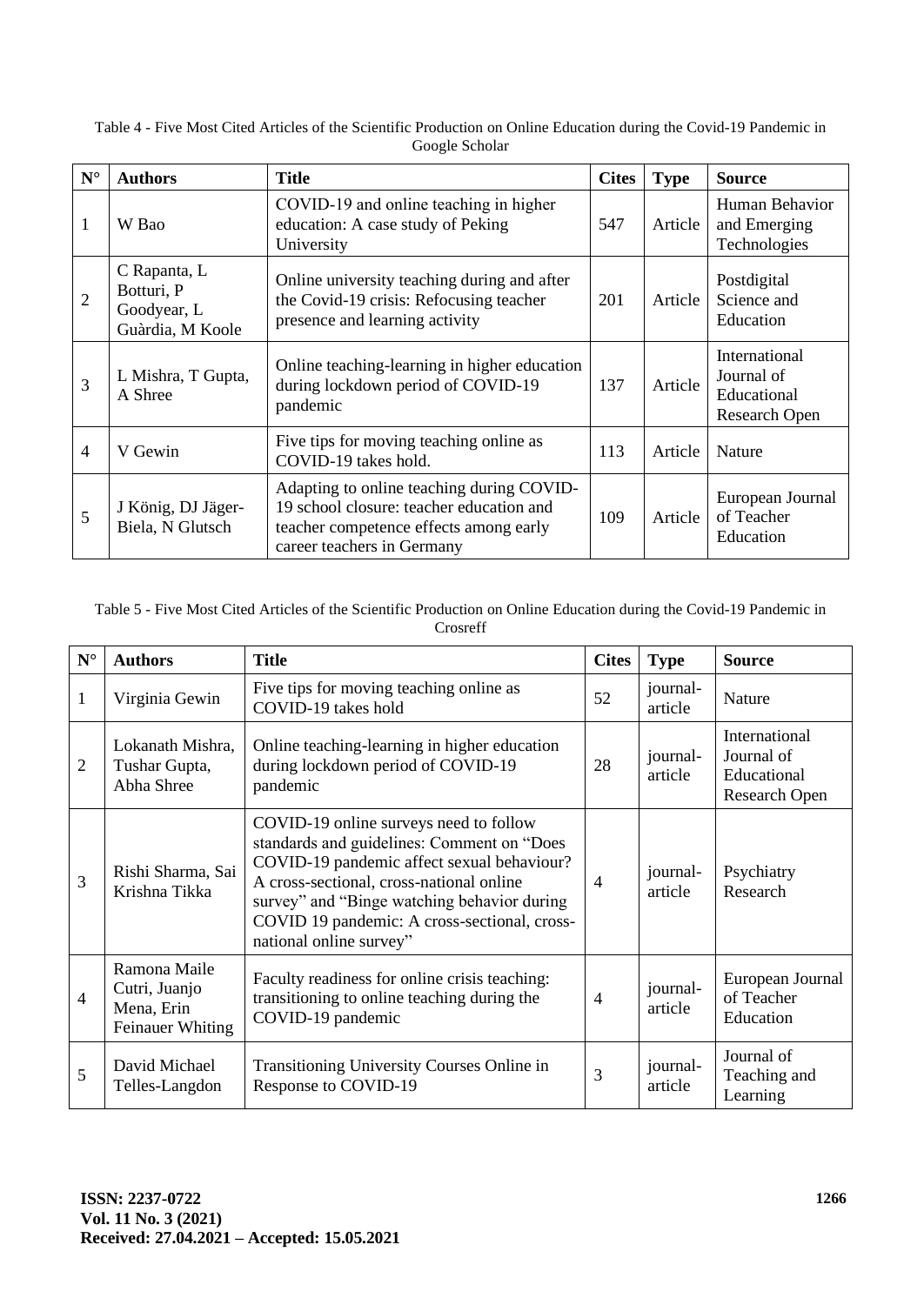| $\mathbf{N}^\circ$ | <b>Authors</b>                                                                              | <b>Title</b>                                                                                                                                                    | <b>Cites</b> | <b>Type</b>         | <b>Source</b>                                                          |
|--------------------|---------------------------------------------------------------------------------------------|-----------------------------------------------------------------------------------------------------------------------------------------------------------------|--------------|---------------------|------------------------------------------------------------------------|
| 1                  | Wei Bao                                                                                     | COVID-19 and online teaching in<br>higher education: A case study of<br>Peking University                                                                       | 244          | journal-<br>article | Human Behavior<br>and Emerging<br>Technologies                         |
| $\overline{2}$     | Chrysi Rapanta,<br>Luca Botturi, Peter<br>Goodyear,<br>Lourdes Guàrdia,<br>Marguerite Koole | Online University Teaching During and<br>After the Covid-19 Crisis: Refocusing<br><b>Teacher Presence and Learning</b><br>Activity                              | 133          | journal-<br>article | Postdigital Science<br>and Education                                   |
| 3                  | Virginia Gewin                                                                              | Five tips for moving teaching online as<br>COVID-19 takes hold.                                                                                                 | 73           | journal-<br>article | Nature                                                                 |
| $\overline{4}$     | Johannes König,<br>Daniela J. Jäger-<br>Biela, Nina<br>Glutsch                              | Adapting to online teaching during<br>COVID-19 school closure: teacher<br>education and teacher competence<br>effects among early career teachers in<br>Germany | 31           | journal-<br>article | European Journal of<br><b>Teacher Education</b>                        |
| 5                  | Lokanath Mishra,<br>Tushar Gupta,<br>Abha Shree                                             | Online Teaching-Learning in Higher<br>Education during Lockdown Period of<br>COVID-19 Pandemic                                                                  | 22           | journal-<br>article | <b>International Journal</b><br>of Educational<br><b>Research Open</b> |

Table 6 - Five Most Cited Articles of the Scientific Production on Online Education during the Covid-19 Pandemic in Microsoft Academic

Table 7 - Five Most Cited Articles from the Scientific Output on Online Education during the Covid-19 Pandemic in Dimensions

| $\mathbf{N}^\circ$ | <b>Authors</b>                                                                                   | <b>Title</b>                                                                                                                                                 | <b>Cites</b> | <b>Type</b> | <b>Source</b>                                      |
|--------------------|--------------------------------------------------------------------------------------------------|--------------------------------------------------------------------------------------------------------------------------------------------------------------|--------------|-------------|----------------------------------------------------|
| 1                  | Bao, Wei                                                                                         | COVID-19 and online teaching in higher<br>education: A case study of Peking<br>University                                                                    | 225          | Article     | Human Behavior<br>and Emerging<br>Technologies     |
| $\overline{2}$     | Dhawan, Shivangi                                                                                 | Online Learning: A Panacea in the Time<br>of COVID-19 Crisis                                                                                                 | 146          | Article     | Journal of<br>Educational<br>Technology<br>Systems |
| 3                  | Zhang, Wunong;<br>Wang, Yuxin;<br>Yang, Lili; Wang,<br>Chuanyi                                   | <b>Suspending Classes Without Stopping</b><br>Learning: China's Education Emergency<br>Management Policy in the COVID-19<br>Outbreak                         | 99           | Article     | Journal of Risk and<br>Financial<br>Management     |
| 4                  | Rapanta, Chrysi;<br>Botturi, Luca;<br>Goodyear, Peter;<br>Guàrdia, Lourdes;<br>Koole, Marguerite | Online University Teaching During and<br>After the Covid-19 Crisis: Refocusing<br>Teacher Presence and Learning Activity                                     | 93           | Article     | Postdigital Science<br>and Education               |
| 5                  | König, Johannes;<br>Jäger-Biela,<br>Daniela J.;<br>Glutsch, Nina                                 | Adapting to online teaching during<br>COVID-19 school closure: teacher<br>education and teacher competence effects<br>among early career teachers in Germany | 49           | Article     | European Journal<br>of Teacher<br>Education        |

Regarding PubMed, it can be seen that Zhang and Li are the authors with the highest number of publications. In the case of Web of Science, Huang and Sha'aban are the authors with the most publications. Finally, in Scopus, Bryson and Tandon are the most prominent authors (see Table 8).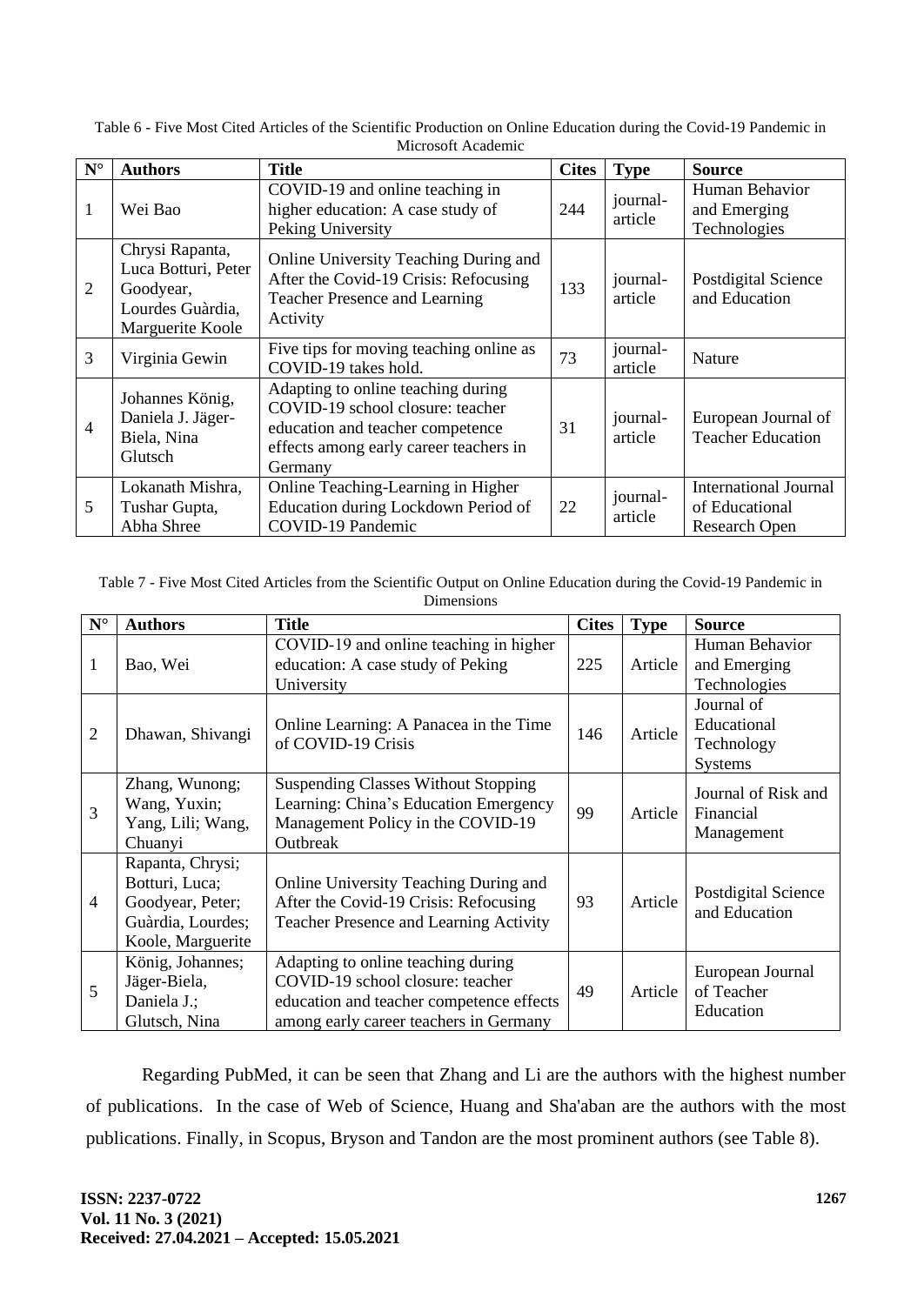| PubMed   |    | Web of Science |   | Scopus         |                |
|----------|----|----------------|---|----------------|----------------|
| Zhang Y  | 17 | Huang J        | 2 | Bryson, JR.    | $\overline{2}$ |
| Li X     | 15 | Sha'aban A     | 2 | Tandon, U      | $\overline{2}$ |
| Wang Y   | 15 | Aamer S        | 2 | Abdelwahed, A. | 1              |
| Wang C   | 11 | Ab Latib H     | 1 | Abi-Rafeh, J.  | 1              |
| Yang Y   | 11 | Abdelwahed A   | 1 | Abidi, T.      | 1              |
| Chen Y   | 10 | Abi-Rafeh J    | 1 | Abuhmaid, AM   | 1              |
| Grover S | 10 | Abidin Mjz     |   | Adarkwah, MA.  | 1              |
| Liu Y    | 10 | Abuhmaid Am    | 1 | Adhikari, K.   | 1              |
| Shaoo S  | 10 | Acharya S      | 1 | Aduba, DE      | 1              |
| Yang X   | 10 | Adarkwah MA    | 1 | Ajmal, M.      | 1              |

Table 8 - Authors with the Highest Number of Publications in PubMed, Web of Science and Scopus

Regarding the journals where the articles are published, the Journal of Chemical Education with 10 in Web of Science and 10 in Scopus is the most outstanding (see Table 9).

| Scopus                                                                |                | PubMed                             |    | Web of Science                                             |                |
|-----------------------------------------------------------------------|----------------|------------------------------------|----|------------------------------------------------------------|----------------|
| Journal of Chemical<br>Education                                      | 10             | Int J Environ Res<br>Public Health | 83 | Journal of Chemical Education                              | 10             |
| Journal of Physics<br>Conference                                      | 5              | Plos One                           | 40 | <b>Basic Clinical Pharmacology</b><br>Toxicology           | $\overline{4}$ |
| European Journal of<br><b>Teacher Education</b>                       | $\overline{4}$ | Front Psychol                      | 38 | European Journal of Teacher<br>Education                   | $\overline{4}$ |
| <b>Biochemistry And</b><br>Molecular Biology<br><b>Education Show</b> | 3              | J Med Internet Res                 | 31 | <b>Pharmacy Education</b>                                  | 4              |
| <b>Education Sciences</b>                                             | 3              | Front Psychiatry                   | 22 | Biochemistry and Molecular<br><b>Biology Education</b>     | 3              |
| <b>Iop Conference Series</b><br>Earth and Environmental<br>Science    | 3              | <b>Front Public Health</b>         | 22 | <b>Education Sciences</b>                                  | 3              |
| Journal of Baltic Science<br>Education                                | 3              | Med Educ Online                    | 22 | Journal of Baltic Science Education                        | 3              |
| Communications in<br>Computer and Information<br>Science              | 3              | <b>BMC Public Health</b>           | 18 | <b>Education And Information</b><br>Technologies           | $\overline{2}$ |
| <b>Education</b> and<br><b>Information Technologies</b>               | $\overline{2}$ | <b>Biochem Mol Biol</b><br>Educ    | 17 | Indian Journal of Ophthalmology                            | $\overline{2}$ |
| Human Behavior and<br><b>Emerging Technologies</b>                    | $\overline{2}$ | Heliyon                            | 17 | <b>Basic Clinical Interactive Learning</b><br>Environments | $\overline{2}$ |

Table 9 - Journals with the Highest Number of Publications in Pubmed, Web of Science and Scopus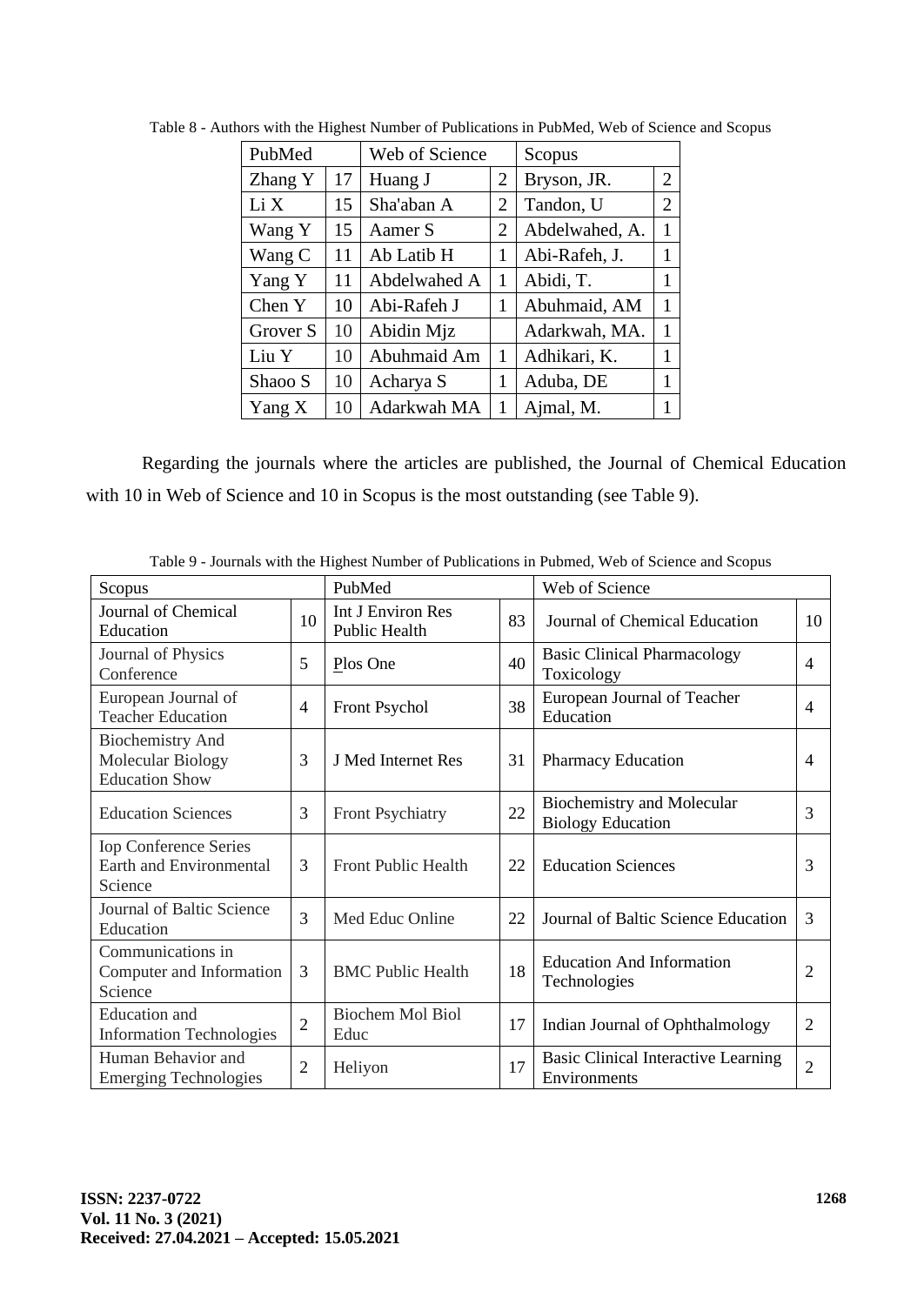Regarding the types of research (see Table 10), original scientific articles predominate in PubMed, Web of Science and Scopus.

| PubMed                          | Web of Science |                           | Scopus         |                     |                |
|---------------------------------|----------------|---------------------------|----------------|---------------------|----------------|
| Journal Article                 | 1564           | Article                   | 75             | Article             | 83             |
| Research Support, Non-U.S. Govt | 83             | <b>Early Access</b>       | 13             | Conference Paper    | 23             |
| Review                          | 62             | Letter                    | 5              | Letter              | 6              |
| Letter                          | 44             | <b>Meeting Abstract</b>   | 5              | <b>Note</b>         | $\overline{4}$ |
| Editorial                       | 19             | <b>Editorial Material</b> | $\overline{4}$ | Review              | $\overline{4}$ |
| Multicenter Study               | 16             | Review                    | $\overline{2}$ | <b>Book Chapter</b> | 2              |
| <b>English Abstract</b>         | 14             |                           |                | Editorial           |                |

Table 10 - Types of Publications in PubMed, Web of Science and Scopus

With respect to the countries of origin of the research (see Table 11), China and India stand out in Scopus and Web of Science and the United States and the United Kingdom in PubMed.

| Scopus               |    | Web of Science       |    | PubMed               |     |
|----------------------|----|----------------------|----|----------------------|-----|
| China                | 23 | China                | 16 | <b>United States</b> | 333 |
| India                | 16 | India                | 13 | United Kingdom       | 281 |
| <b>United States</b> | 16 | <b>United States</b> | 13 | China                | 225 |
| United Kingdom       | 11 | United Kingdom       | 9  | India                | 132 |
| Germany              | 6  | Canadá               | 5  | Italy                | 100 |
| Indonesia            | 6  | Germany              | 5  | Australia            | 79  |
| South Afric          | 6  | Malaysia             | 5  | Spain                | 79  |
| Canadá               | 5  | Pakistán             | 4  | Canadá               | 68  |
| Saudi Arabia         | 5  | Spain                | 4  | Germany              | 64  |
| Australia            | 3  | Saudi Arabia         | 3  | Saudi Arabia         | 60  |

Table 11 - Countries of Origin of Publications in PubMed, Web of Science and Scopus

Finally, with regard to the network analysis of the titles and abstracts of the Web of Science database, 3 clusters, 21 items, 203 links and total link strength of 1514 were created. Cluster 1, which originates from Covid and presents 10 items, cluster 2 with Survey and 8 items and cluster 3 with School and 3 items (see graph 1).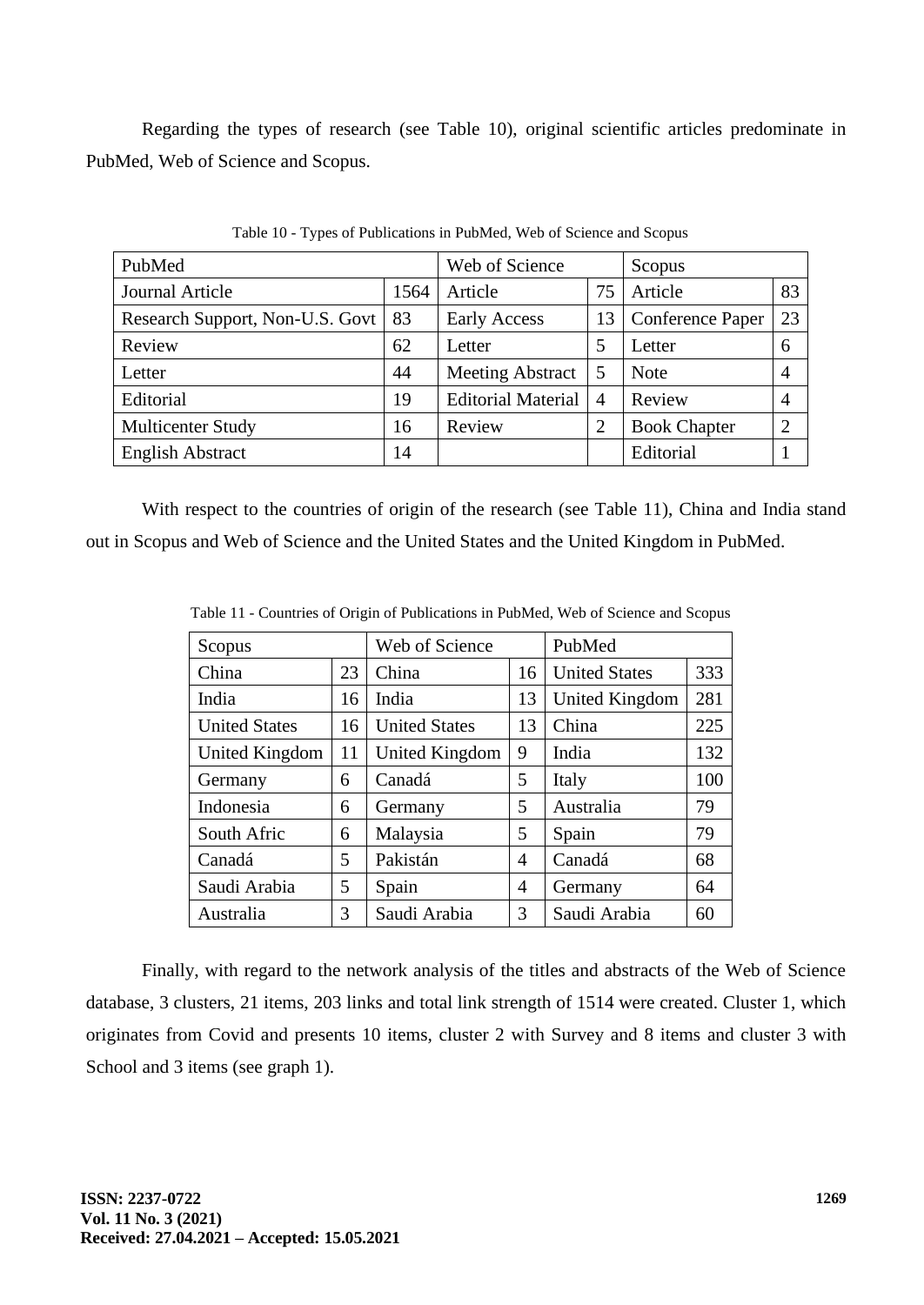

Graph 1. Analysis of network visualization in Web of Science

Regarding the network analysis of the titles and abstracts of the Scopus database, we observed the creation of 4 clusters, 40 items, 491 links and a total link strength of 2136. Cluster 1 is born from pandemic and has 17 items, cluster 2 with Covid 19, cluster 3 with Coronavirus infection with 7 items and cluster 4 with Currículum and only 3 items (see graph 2).





VOSviewer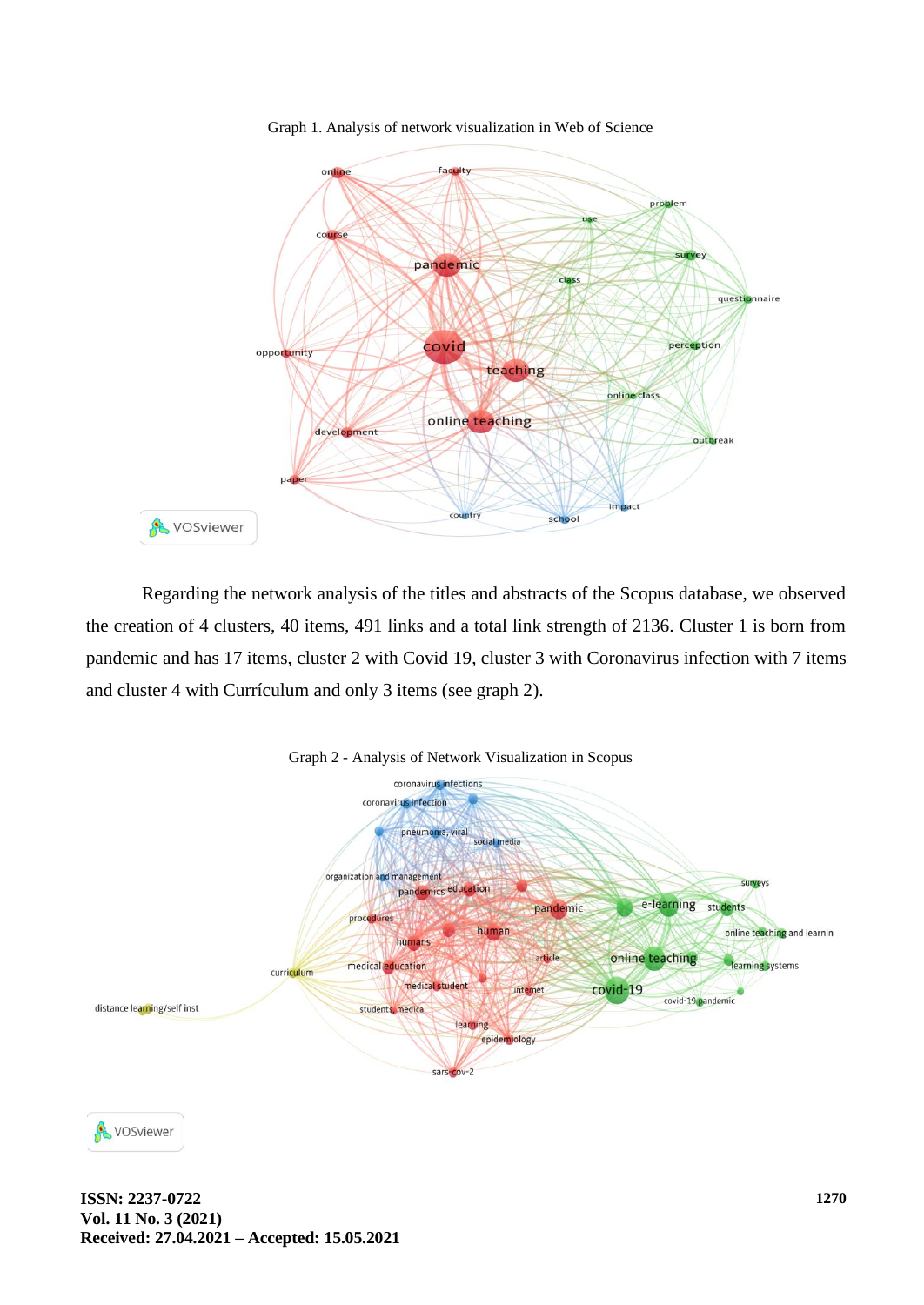#### **4. Conclusions**

The scientometric indices obtained from the analysis of the 1,411 articles are summarized as an average of 594 citations, 487, 2 and 553 citations per year, citations per article and citations per author, respectively. The publications on average possess an h-index of 9.00, a g-index of 23 and an e-index of 19. Finally, the AWCR was 838. Amoozegar et al. (2018) conducted a research similar to the present one basing their search on an inclusive set of keywords referring to distance education, resulting in a sample of 6,141 articles published in WoS during the period 1980-2016, from which 500 were selected for their research. It should be emphasized that the present research was based only on the years 2020 and part of the year 2021, years in which the Covid-19 pandemic developed, and in which an increase in global scientific production on online education was observed. Given the current context, it is necessary to measure the areas that have been affected and/or modified by the pandemic, being education, as well as the economy, the one that has assumed greater changes.

As for the authors and most cited articles in the six databases analyzed, the study by Virginia Gewen entitled Five tips for moving teaching online as COVID-19 takes hold stands out, receiving 50 citations in Scopus, 52 in Crossreff and 46 in Web of Science. The article was published in the journal Nature. Also noteworthy is the article COVID-19 and online teaching in higher education: A case study of Peking University by Wei Bao, which was published in the journal Article Human Behavior and Emerging Technologies. This publication has 547 citations in Google scholar, 259 in Dimensions and 244 in Microsoft Academic.

Regarding the journals that publish research on online education, the one that shows the highest number is the Journal of Chemical Education with 10 articles in Web of Science and 10 in Scopus. However, the research by Chen et al. (2021) highlights the journal Lecture Notes in Computer Science as the scientific medium with the highest number of published articles related to online education (34 articles) and the highest H-index value of seven. Other equally prolific journals are Smart Innovation, Systems and Technologies (32 articles), ACM International Conference Proceeding Series (22 articles) and Lecture Notes in Educational Technology (22 articles). It should be noted that this research dealt with intelligent learning and not specifically with online education.

For their part, Amoozegar et al. (2018) evidenced in their study on the main trends in distance education research that developed countries such as the USA and the UK produce the majority of distance education-oriented publications, in addition to being the most active countries in collaboration with other researchers (co-authorship). However, in the present research, the countries of origin of the research that stand out are China and India in Scopus and Web of Science, and the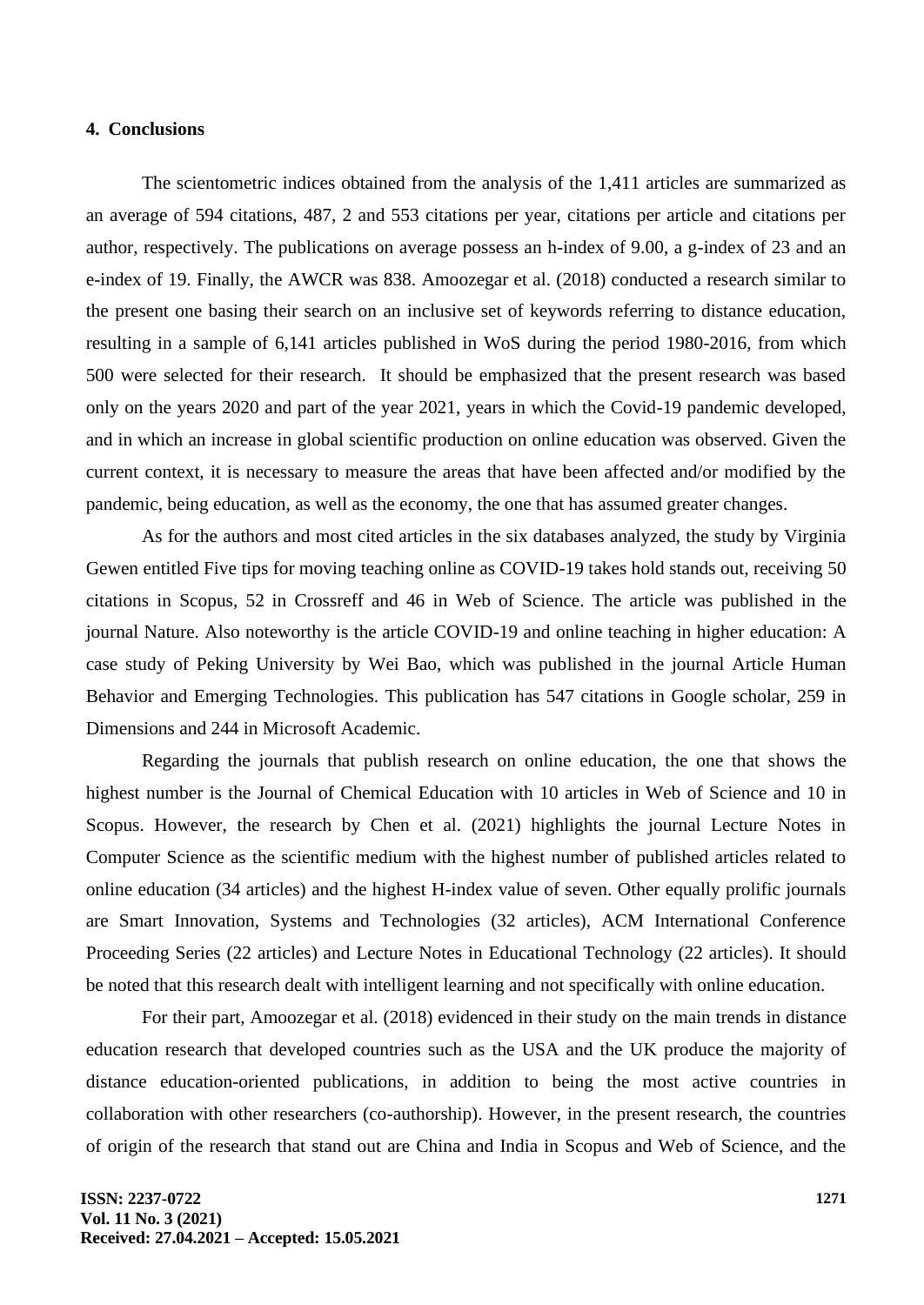United States and the United Kingdom in PubMed. For their part, Oliveira et al. (2019) in their bibliometric study on video and online learning in higher education, point out that Europe and the USA lead in scientific publications on online education.

Regarding the types of research, the present study shows that original scientific articles predominate. It should be noted that the study by Oliveira et al. (2019) also highlights original publications, which have increased since 2014. The theme that stands out in the study of Oliveira et al. (2019) are about the importance of distance education, a theme that became relevant between 2010 and 2015, and reinforcing its trend in 2017.

Caution is recommended in certain aspects of the present research, since the scientometric instruments still present significant errors. The present study has the weakness that the databases included may not represent the totality of scientific and biomedical publications currently available that address the subject of online education in times of Covid-19, since, it is likely that there are several articles with transcendent information that are not indexed in the databases used. However, the publications included in the six databases analyzed, due to their coverage and importance, show that the selected documents constitute a more than representative sample of international research on online education in times of Covid-19, a pandemic that is still present worldwide with unpredictable results in all aspects of society, including education.

According to the review conducted, it is concluded that this is the first bibliometric profile conducted worldwide that measures the scientific production concerning online education research in times of Covid-19, evidencing that the production is limited and should be enhanced. Rodrigues et al. (2020) also highlight the scarcity of studies on the subject, that is, empirical studies on the effects of this pandemic on science, research and education, effects that will undoubtedly manifest themselves over time.

#### **References**

Amoozegar, A., Khodabandelou, R. & Ale Ebrahim, N. (2018). Major trends in distance education research: a combination of bibliometric and thematic analyze. *International Journal of Information Research and Review, 5*(2), 5352-5359. https://doi.org/10.6084/m9.figshare.6210536.v1

Arias-Chávez, D., Aguinaga-Villegas, D., Nieto-Gamboa, J., Gálvez-Suarez, E., Garro-Aburto, L., Gallarday-Morales, S. & Hernández Vasquez, RM. (2019a). Bibliometric analysis of Latin American scientific production on juvenile delinquency. *Revista Científica de la UCSA, 6*(2), 67-74. https://dx.doi.org/10.18004/ucsa/2409-8752/2019.006.02.067-074

Bozkurt, A., Ozbek, E.A., Yilmazel, S., Erdogdu, E., Ucar, H. & Guler, E. (2015). Trends in Distance Education Research: A Content Analysis of Journals 2009-2013. *The International Review of Research in Open and Distributed Learning, 16*(1), 1–19.